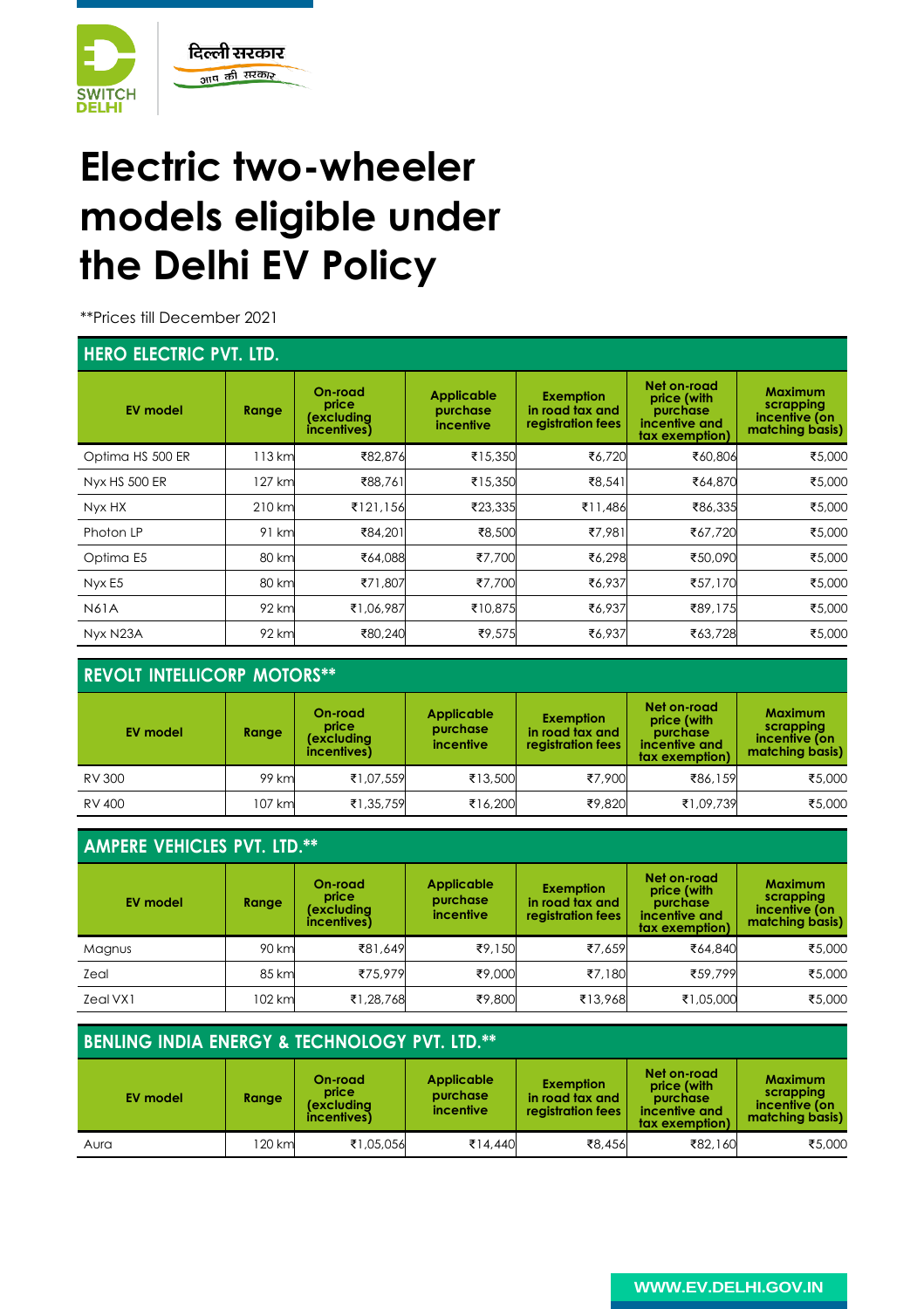

### **OKINAWA SCOOTERS\*\***

| <b>EV model</b> | Range  | On-road<br>price<br>(excludina<br>incentives) | <b>Applicable</b><br>purchase<br>incentive | Exemption<br>in road tax and<br>registration fees | Net on-road<br>price (with<br>purchase<br>incentive and<br>tax exemption) | <b>Maximum</b><br>scrapping<br>incentive (on<br>matching basis) |
|-----------------|--------|-----------------------------------------------|--------------------------------------------|---------------------------------------------------|---------------------------------------------------------------------------|-----------------------------------------------------------------|
| Praise Pro      | 88 km  | ₹79.277                                       | ₹9,500                                     | ₹7.927                                            | ₹61,850                                                                   | ₹5,000                                                          |
| iPraise+        | 139 km | ₹1,08,728                                     | ₹16,500                                    | ₹10.873                                           | ₹81,355                                                                   | ₹5,000                                                          |
| Rigde+          | 80 km  | ₹84,103                                       | ₹8,545                                     | ₹7,373                                            | ₹68,185                                                                   | ₹5,000                                                          |

### **JITENDRA NEW EV TECH PVT. LTD.\*\***

| EV model          | Range  | On-road<br>price<br>(excludina<br>incentives) | Applicable<br>purchase<br><i>incentive</i> | <b>Exemption</b><br>in road tax and<br>registration fees | Net on-road<br>price (with<br>purchase<br>incentive and<br>tax exemption) | <b>Maximum</b><br>scrapping<br>incentive (on<br>matching basis) |
|-------------------|--------|-----------------------------------------------|--------------------------------------------|----------------------------------------------------------|---------------------------------------------------------------------------|-----------------------------------------------------------------|
| <b>JMT1000 HS</b> | 91 kml | ₹92,596                                       | ₹10,200                                    | ₹10.259                                                  | ₹72.110                                                                   | ₹5,000                                                          |

### **LI-ION ELECTRIC PVT. LTD.\*\***

| <b>EV model</b> | Range    | On-road<br>price<br>(excludina<br>incentives) | Applicable<br>purchase<br><i>incentive</i> | <b>Exemption</b><br>in road tax and<br>registration fees | Net on-road<br>price (with<br>purchase<br>incentive and<br>tax exemption) | <b>Maximum</b><br>scrapping<br>incentive (on<br>matching basis) |
|-----------------|----------|-----------------------------------------------|--------------------------------------------|----------------------------------------------------------|---------------------------------------------------------------------------|-----------------------------------------------------------------|
| Spock           | 107.4 km | ₹1,30,825                                     | ₹14,500                                    | ₹12.047                                                  | ₹1,04,278                                                                 | ₹5,000                                                          |

#### **M2GO ELECTRIC VEHICLE PVT. LTD.\*\* EV model Range On-road price (excluding incentives) Applicable purchase incentive Exemption in road tax and registration fees Net on-road price (with purchase incentive and tax exemption) Maximum scrapping incentive (on matching basis)** Civitas 120km ₹94,000 ₹7,800 ₹6700 ₹79,500 ₹5,000 X1 59J | 120km| ₹1,08,000| ₹7,800| ₹96,40| ₹90,560| ₹5,000

| <b>ATHER ENERGY</b> |        |                                               |                                            |                                                          |                                                                           |                                                                 |
|---------------------|--------|-----------------------------------------------|--------------------------------------------|----------------------------------------------------------|---------------------------------------------------------------------------|-----------------------------------------------------------------|
| <b>EV model</b>     | Range  | On-road<br>price<br>(excludina<br>incentives) | <b>Applicable</b><br>purchase<br>incentive | <b>Exemption</b><br>in road tax and<br>registration fees | Net on-road<br>price (with<br>purchase<br>incentive and<br>tax exemption) | <b>Maximum</b><br>scrapping<br>incentive (on<br>matching basis) |
| Ather 450X          | 105 km | ₹1,58,551                                     | ₹14,500                                    | ₹12.107                                                  | ₹1,44,051                                                                 | ₹5,000                                                          |

### **TVS MOTOR COMPANY LIMITED\*\***

| <b>EV model</b>           | Range | On-road<br>price<br>(excluding<br>incentives) | <b>Applicable</b><br>purchase<br><i>incentive</i> | <b>Exemption</b><br>in road tax and<br>registration fees | Net on-road<br>price (with<br><b>purchase</b><br>incentive and<br>tax exemption) | <b>Maximum</b><br>scrapping<br>incentive (on<br>matching basis) |
|---------------------------|-------|-----------------------------------------------|---------------------------------------------------|----------------------------------------------------------|----------------------------------------------------------------------------------|-----------------------------------------------------------------|
| <b>TVS IQUBE Electric</b> | 75 km | ₹1,10,000                                     | ₹11,250                                           | ₹10,375                                                  | ₹88,375                                                                          | ₹5,000                                                          |

### **OLA ELECTRIC TECHNOLOGIES PVT LTD**

| <b>EV model</b> | Range   | On-road<br>price<br><i>(excluding</i><br>incentives) | <b>Applicable</b><br>purchase<br>incentive | <b>Exemption</b><br>in road tax and<br>registration fees | Net on-road<br>price (with<br>purchase<br>incentive and<br>tax exemption) | <b>Maximum</b><br>scrapping<br>incentive (on<br>matching basis) |
|-----------------|---------|------------------------------------------------------|--------------------------------------------|----------------------------------------------------------|---------------------------------------------------------------------------|-----------------------------------------------------------------|
| Ola S1 Pro      | 181 kml | ₹1,03,999                                            | ₹19,850                                    | ₹14,778                                                  | ₹84,149                                                                   | ₹5,000                                                          |
| Ola S1          | 121 kml | ₹90.999                                              | ₹14,900                                    | ₹12.202                                                  | ₹76.099                                                                   | ₹5,000                                                          |

### **[WWW.EV.DELHI.GOV.IN](http://www.ev.delhi.gov.in/)**